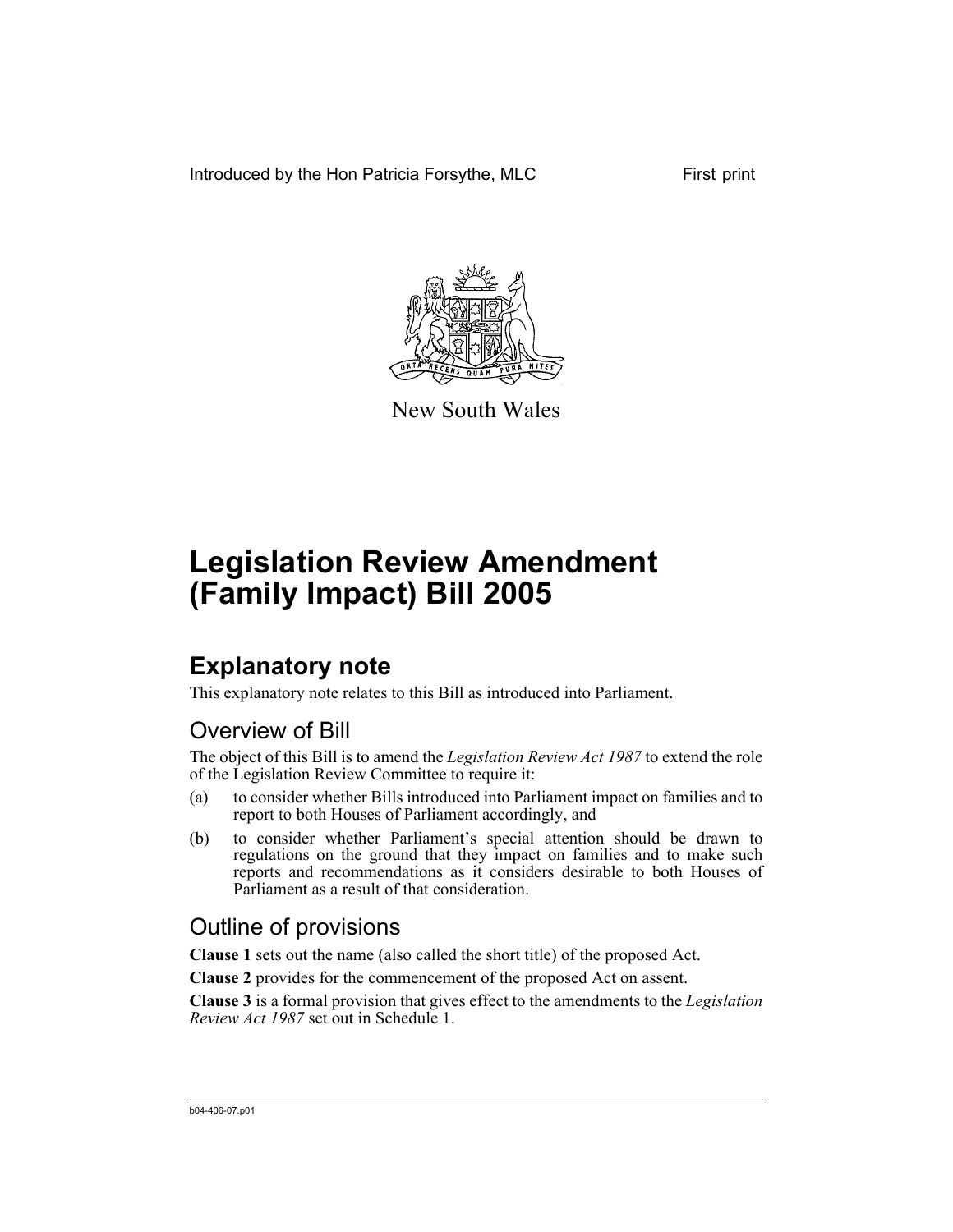Legislation Review Amendment (Family Impact) Bill 2005

Explanatory note

#### **Schedule 1 Amendments**

The Schedule amends sections 8A and 9 of the *Legislation Review Act 1987* to give effect to the object set out in the Overview.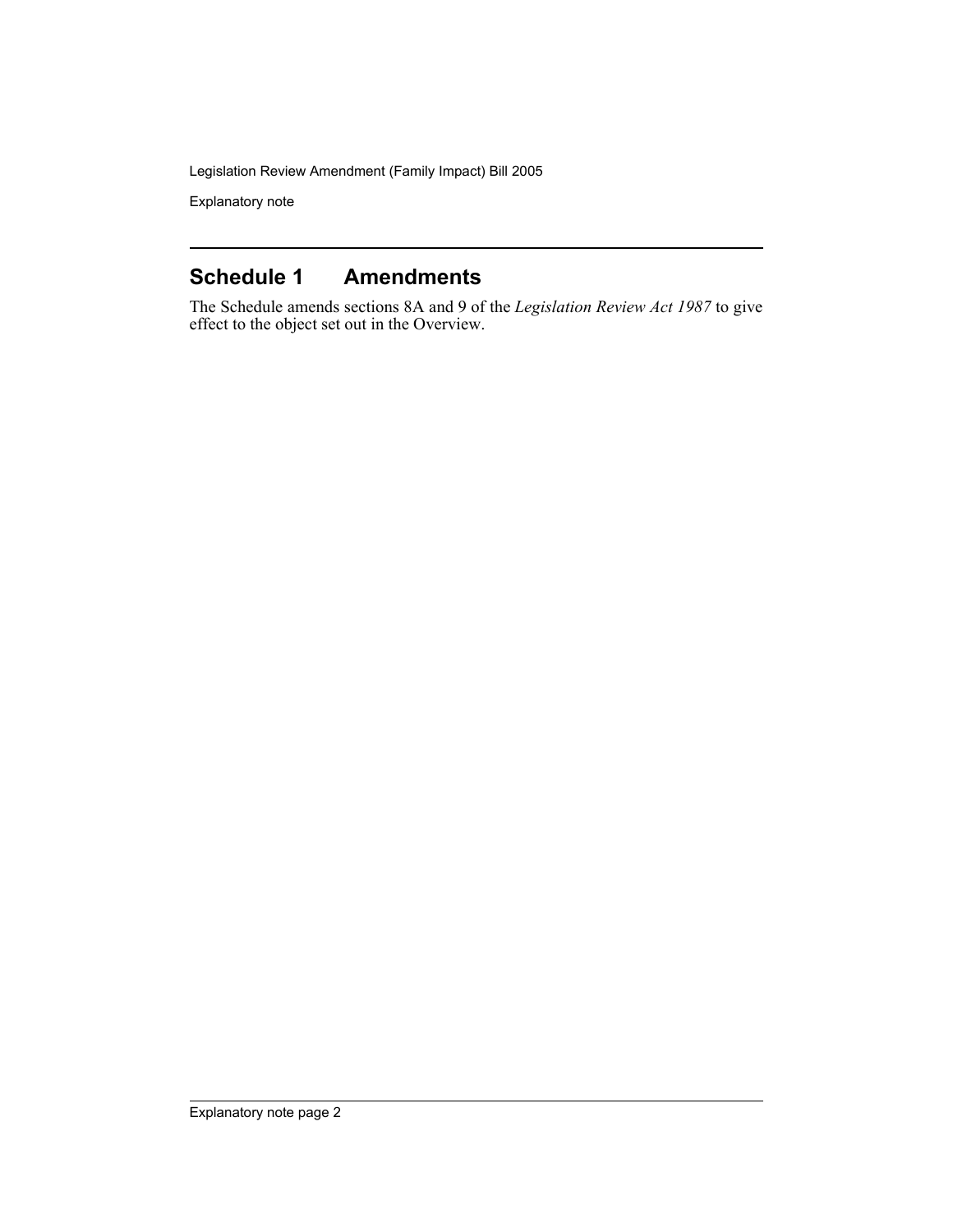Introduced by the Hon Patricia Forsythe, MLC First print



New South Wales

# **Legislation Review Amendment (Family Impact) Bill 2005**

## **Contents**

|                                                 | Page |
|-------------------------------------------------|------|
| Name of Act                                     |      |
| 2 Commencement                                  |      |
| Amendment of Legislation Review Act 1987 No 165 |      |
| Schedule 1 Amendments                           |      |
|                                                 |      |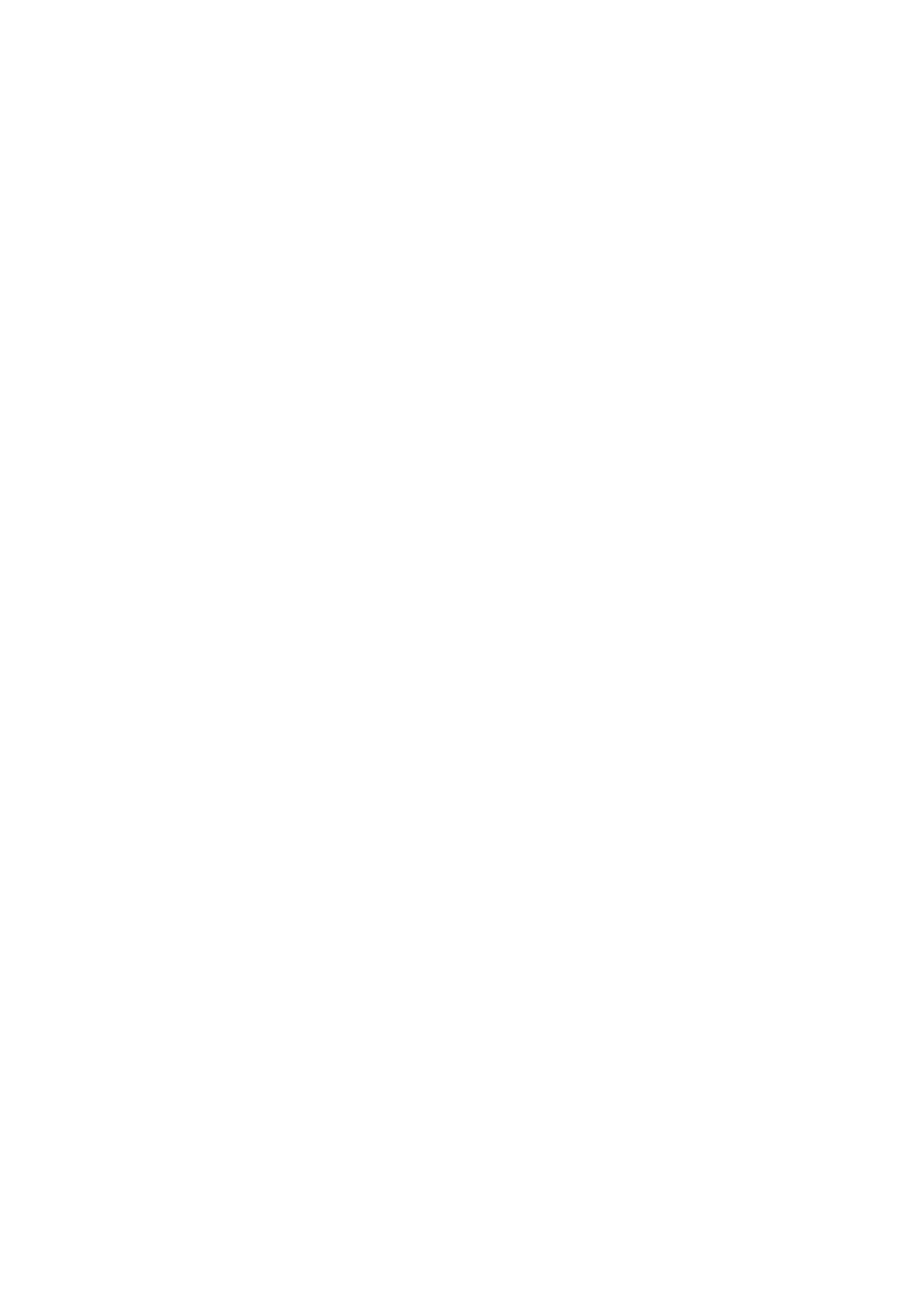

New South Wales

## **Legislation Review Amendment (Family Impact) Bill 2005**

No , 2005

#### **A Bill for**

An Act to amend the *Legislation Review Act 1987* to extend the role of the Legislation Review Committee to the scrutiny of the impact of Bills and regulations on families.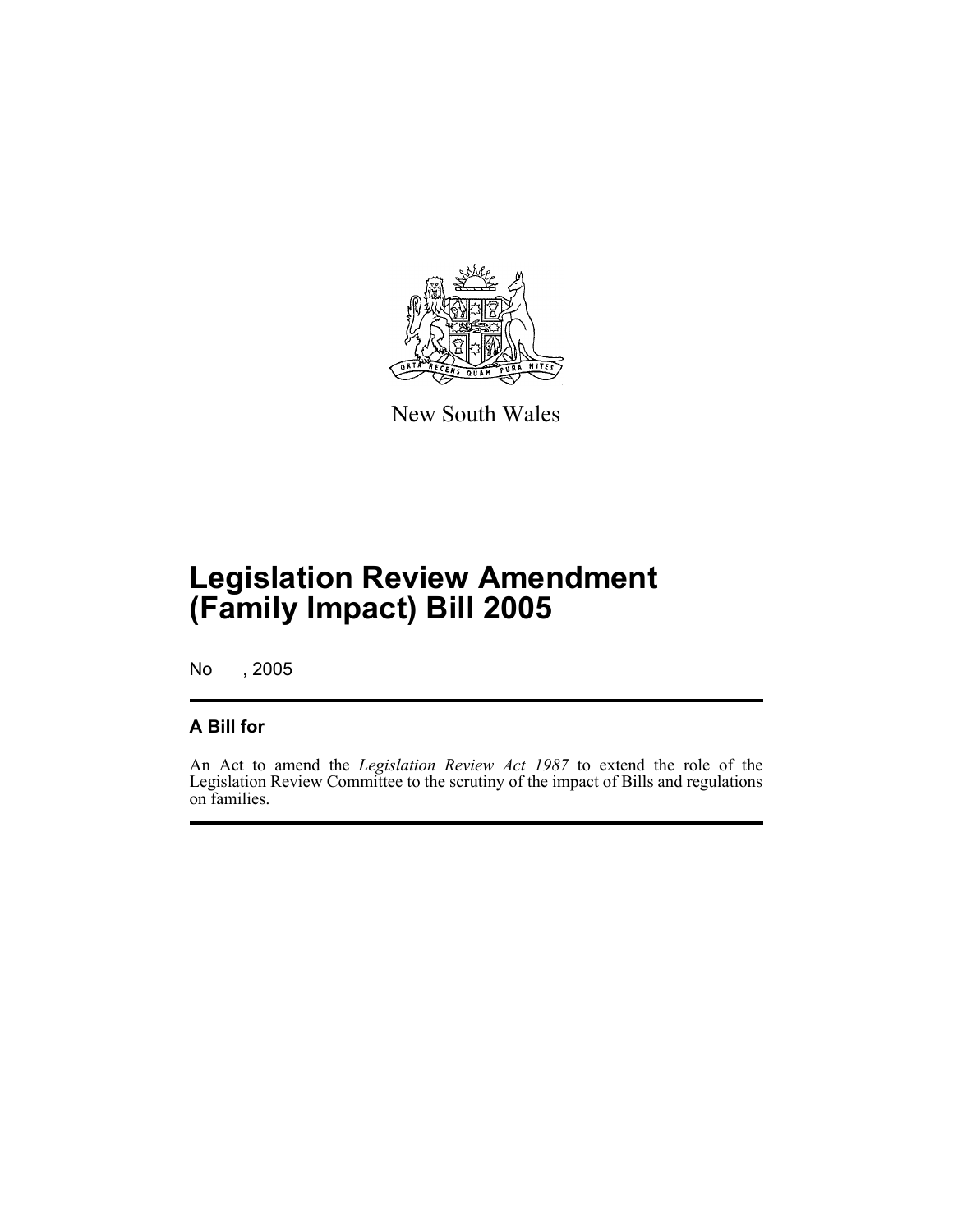<span id="page-5-1"></span><span id="page-5-0"></span>

| The Legislature of New South Wales enacts: |                                                                           |                     |
|--------------------------------------------|---------------------------------------------------------------------------|---------------------|
| 1                                          | Name of Act                                                               | 2                   |
|                                            | This Act is the Legislation Review Amendment (Family Impact)<br>Act 2005. | 3<br>$\overline{4}$ |
| $\mathbf{2}$                               | <b>Commencement</b>                                                       | 5                   |
|                                            | This Act commences on the date of assent to this Act.                     | 6                   |
| 3                                          | Amendment of Legislation Review Act 1987 No 165                           | 7                   |
|                                            | The Legislation Review Act 1987 is amended as set out in Schedule 1.      | 8                   |